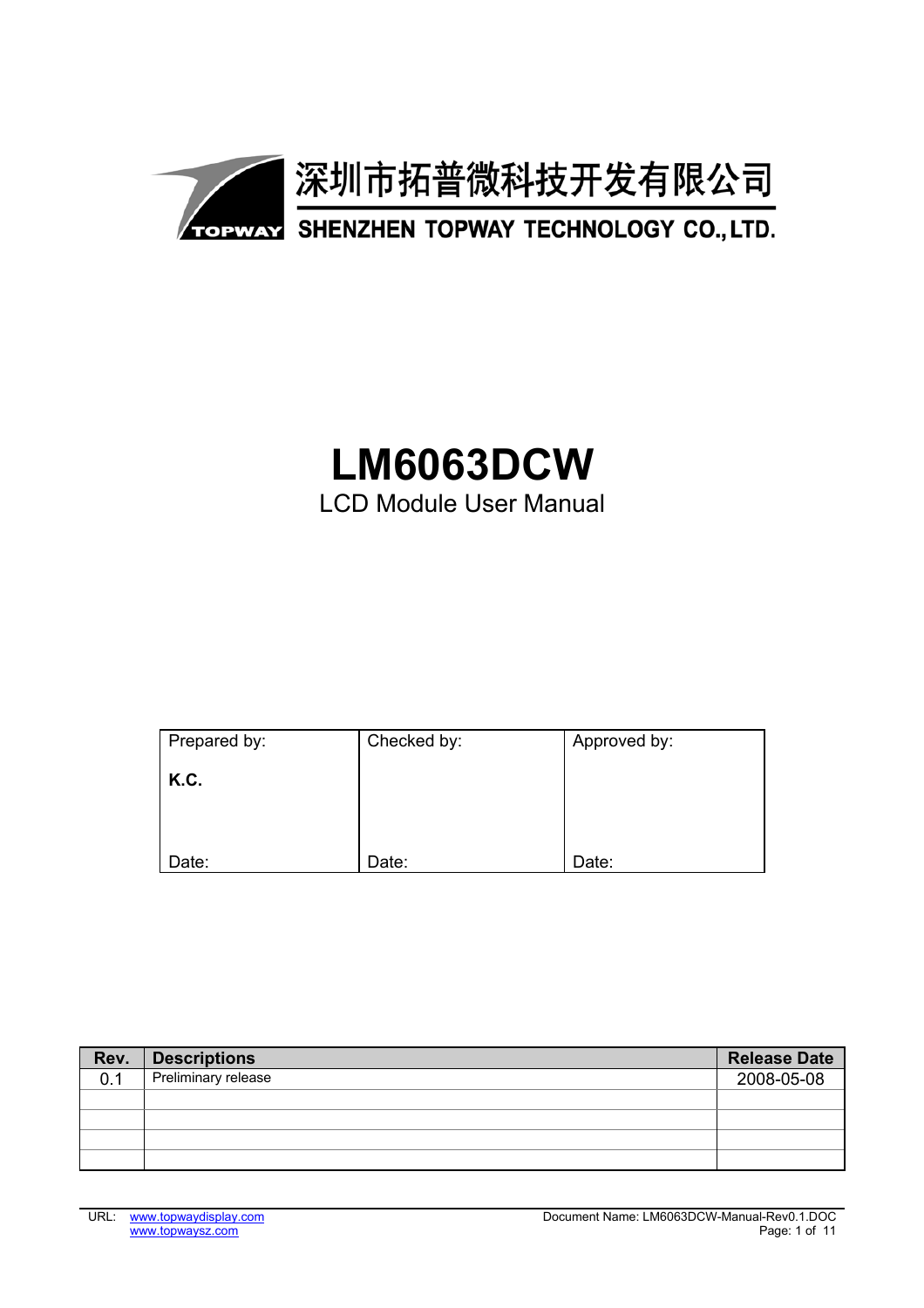## **Table of Content**

| 1.                              |  |
|---------------------------------|--|
| 1.1<br>1.2<br>1.3<br>1.4<br>2.  |  |
| 3.                              |  |
| 3.1<br>3.2<br>3.3<br>4.         |  |
| 4.1<br>4.2<br>4.3<br>4.4<br>4.5 |  |
| 4.6<br>5.                       |  |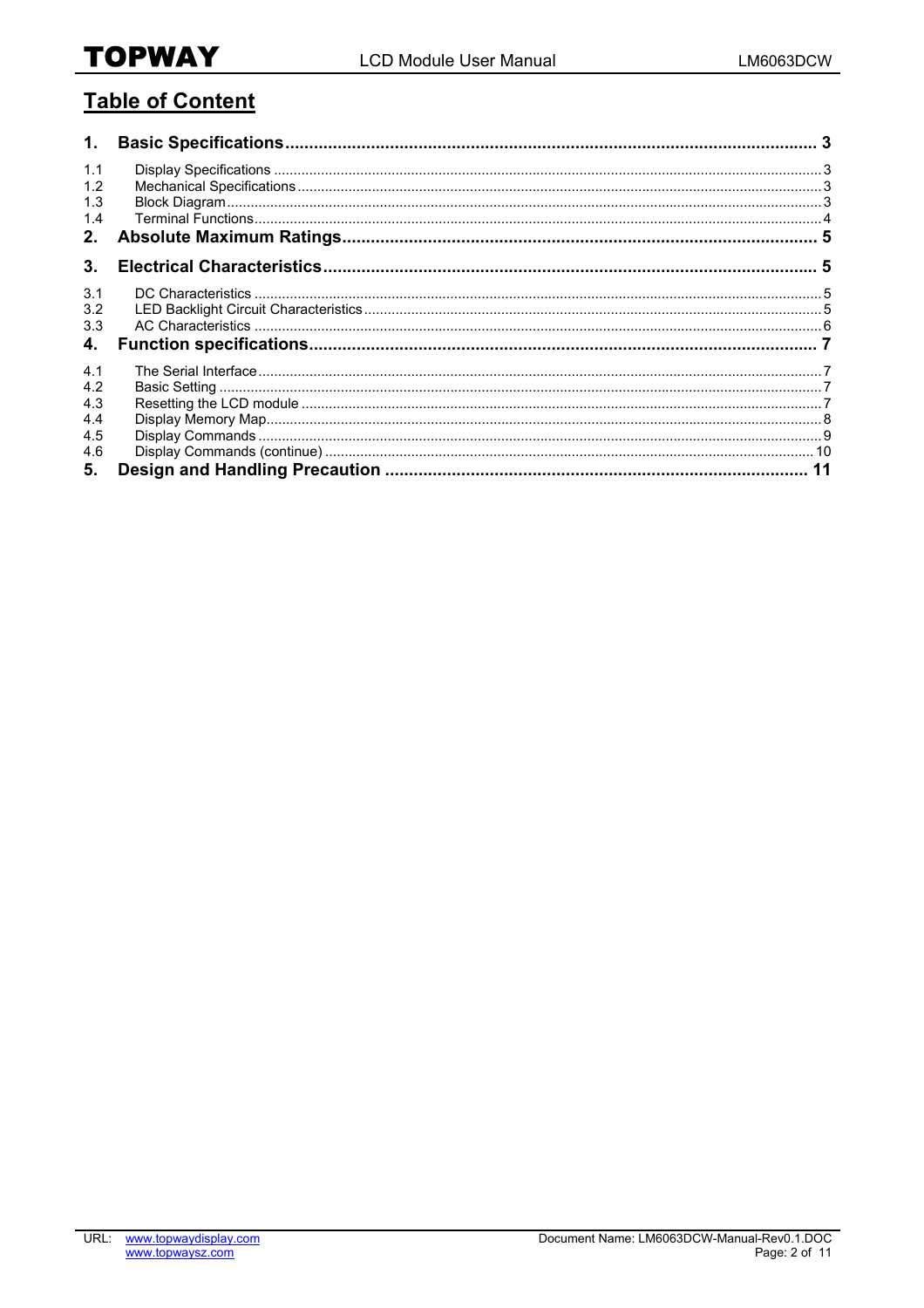## **1. Basic Specifications**

#### **1.1 Display Specifications**

| 1) LCD Display Mode | : FSTN, Positive, Transmissive         |
|---------------------|----------------------------------------|
| 2) Display Color    | : Display Data = "1" : Dark Gray(*1)   |
|                     | : Display Data = "0" : Light Gray (*2) |
| 3) Viewing Angle    | ∶6H                                    |
| 4) Driving Method   | : 1/65 duty, 1/9 bias                  |
| 5) Backlight        | : White LED backlight                  |

Note:

\*1. Color tone may slightly change by Temperature and Driving Condition.

\*2. The Color is defined as the inactive / background color

#### **1.2 Mechanical Specifications**

1) Outline Dimension : 79.5 x 64.0 x 10.1MAX (mm) (See attached Outline Drawing for details)

#### **1.3 Block Diagram**

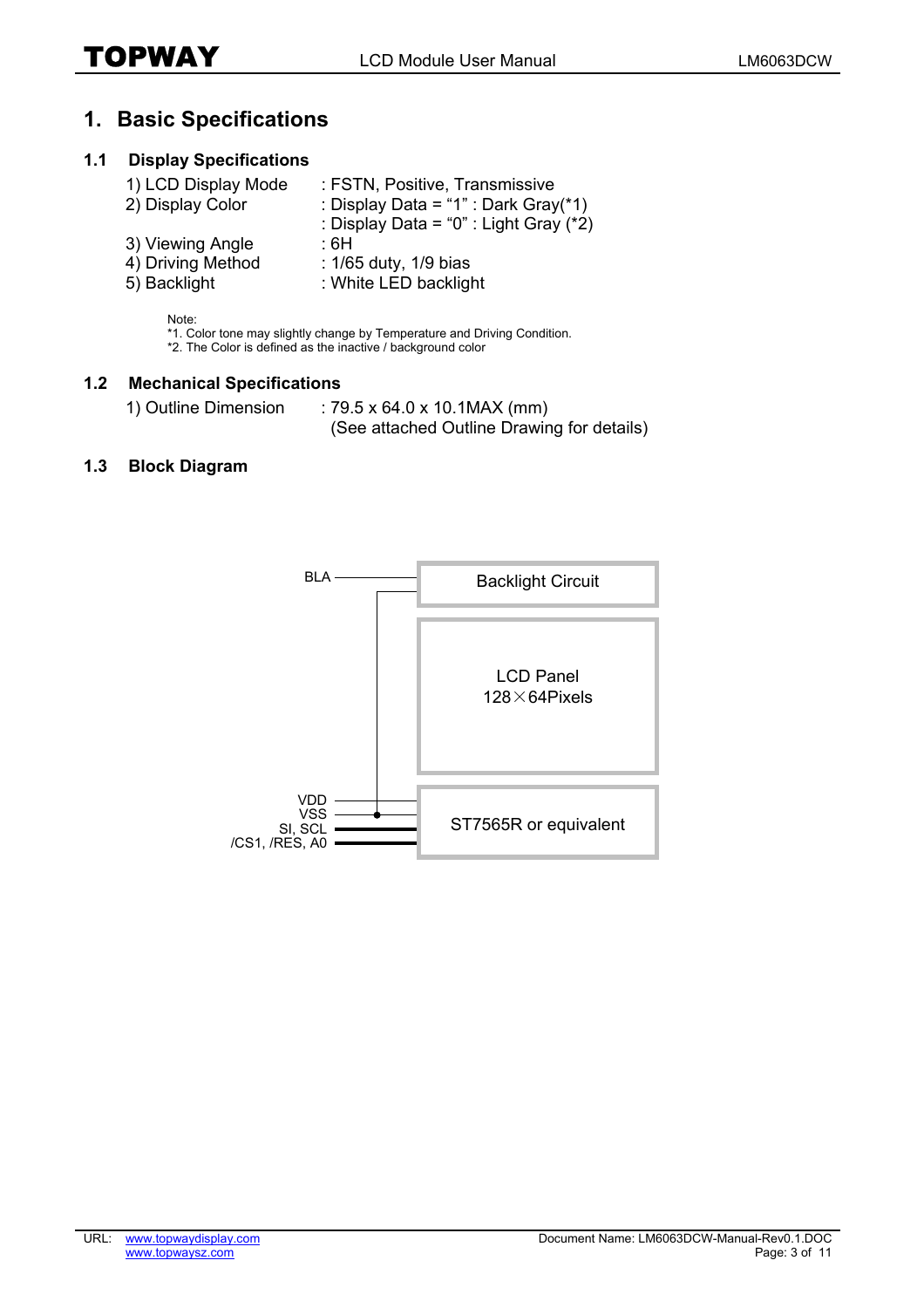#### **1.4 Terminal Functions**

|                | <b>PIN</b>       |            |                                          |
|----------------|------------------|------------|------------------------------------------|
| Pin No.        | <b>Name</b>      | <b>I/O</b> | <b>Descriptions</b>                      |
|                | VSS.             | Supply     | Negative power supply, 0V                |
| $\overline{2}$ | VDD              | Supply     | Positive power supply                    |
| 3              | SI               | Input      | Serial data input                        |
| 4              | SCL              | Input      | Serial clock input                       |
| 5              |                  | Input      | <b>Register Select</b>                   |
|                | A0               |            | A0 = H, Transferring the Display Data    |
|                |                  |            | A0 = L, Transferring the Control Data    |
| 6              |                  | Input      | Reset signal                             |
|                | /RES             |            | /RES = L, Initialization is executed     |
|                |                  |            | /RES = H, Normal running.                |
| 7              |                  | Input      | <b>Chip Select</b>                       |
|                | /CS <sub>1</sub> |            | /CS1=L, enable access to the LCD module  |
|                |                  |            | /CS1=H, disable access to the LCD module |
| 8              | <b>BLA</b>       | Supply     | Positive power for LED backlight         |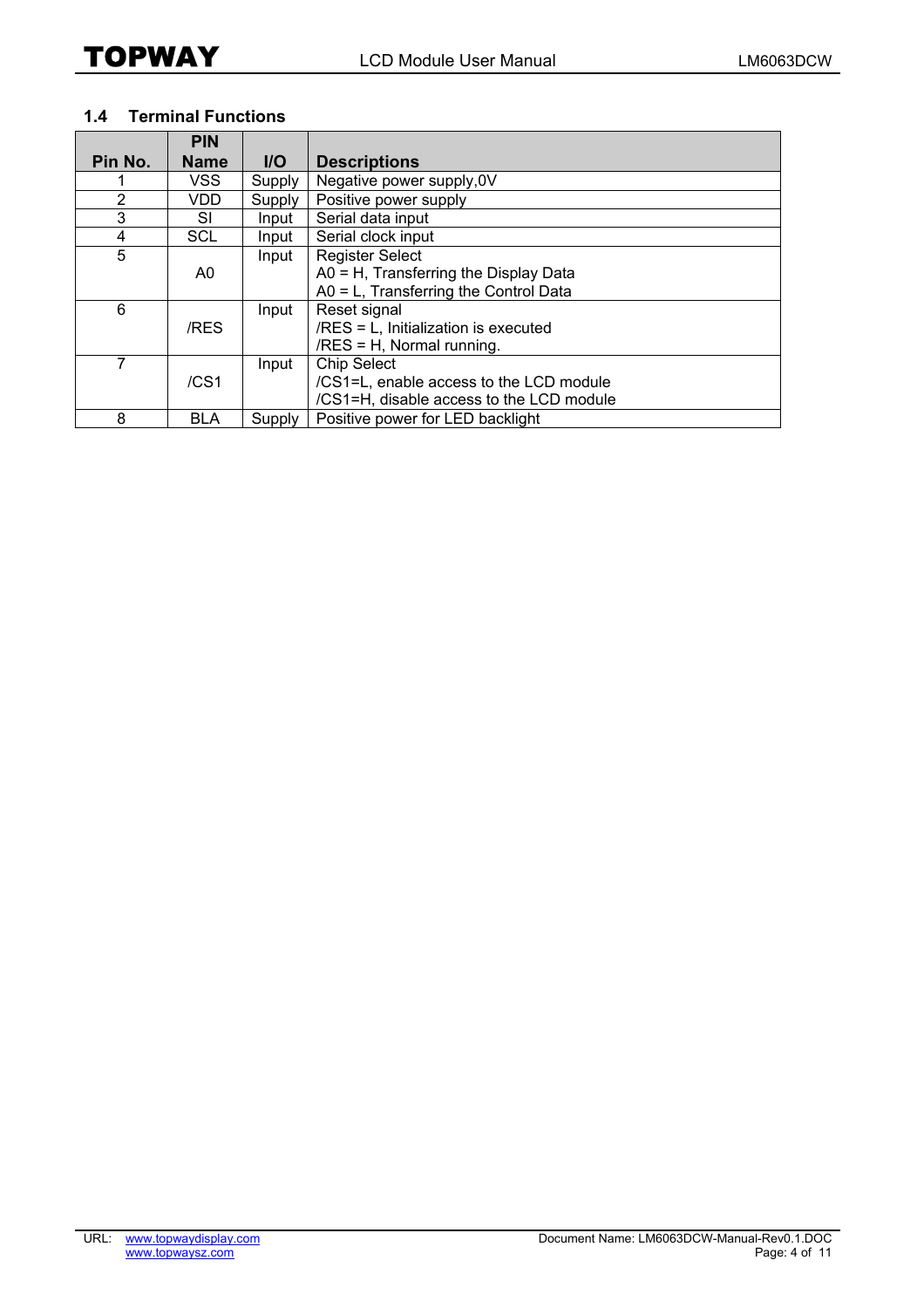## **2. Absolute Maximum Ratings**

| <b>Items</b>                 | <b>Symbol</b>   | Min.   | Max.          | Unit        | <b>Condition</b> |
|------------------------------|-----------------|--------|---------------|-------------|------------------|
| Supply Voltage               | V <sub>DD</sub> | $-0.3$ | $+3.4$        |             | $V_{SS} = 0V$    |
| Input Voltage                | $V_{\text{IN}}$ | $-0.3$ | $V_{DD}$ +0.3 |             | $V_{SS} = 0V$    |
| <b>Operating Temperature</b> | Гор             | $-20$  | $+70$         | $\circ$     | No Condensation  |
| Storage Temperature          | ST.             | $-30$  | $+80$         | $^{\circ}C$ | No Condensation  |

Cautions:

Any Stresses exceeding the Absolute Maximum Ratings may cause substantial damage to the device. Functional operation of this device at other conditions beyond those listed in the specification is not implied and prolonged exposure to extreme conditions may affect device reliability.

## **3. Electrical Characteristics**

#### **3.1 DC Characteristics**

|                          |                 |                            |      |                     |             | $V_{SS} = 0V$ , $V_{DD} = 3.3V$ , $T_{OP} = 25°C$ |
|--------------------------|-----------------|----------------------------|------|---------------------|-------------|---------------------------------------------------|
| <b>Items</b>             | <b>Symbol</b>   | MIN.                       | TYP. | MAX.                | <b>Unit</b> | <b>Condition /</b>                                |
|                          |                 |                            |      |                     |             | <b>Application Pin</b>                            |
| <b>Operating Voltage</b> | V <sub>DD</sub> | 2.9                        | 3.3  | 3.4                 |             | <b>VDD</b>                                        |
| Input High Voltage       | $V_{\text{IH}}$ | 0.8xV <sub>DD</sub>        |      | $V_{DD}$            |             | /RES, /CS1, A0, SI,                               |
| Input Low Voltage        | $V_{IL}$        | $\mathsf{V}_{\mathsf{SS}}$ |      | 0.2xV <sub>DD</sub> |             | <b>SCL</b>                                        |
| <b>Operating Current</b> | <b>I</b> DD     | ٠                          | 0.3  | 2.3                 | mA          | <b>VDD</b>                                        |

#### **3.2 LED Backlight Circuit Characteristics**

|                        |                              |      |      |                          |      | VSS=0V, $If_{BI A} = 85 \text{mA}$ , $T_{OP} = 25 \degree \text{C}$ |
|------------------------|------------------------------|------|------|--------------------------|------|---------------------------------------------------------------------|
| <b>Items</b>           | <b>Symbol</b>                | MIN. | TYP. | MAX.                     | Unit | <b>Applicable Pin</b>                                               |
| <b>Forward Voltage</b> | $\mathsf{Vf}_{\mathsf{BLA}}$ | ۰    | 3.3  | $\overline{\phantom{a}}$ |      | BLA                                                                 |
| <b>Forward Current</b> | If <sub>BLA</sub>            | -    | 85   | 100                      | mA   | <b>BLA</b>                                                          |
| $\sim$ $\sim$ $\sim$   |                              |      |      |                          |      |                                                                     |

Cautions:

Exceeding the recommended driving current could cause substantial damage to the backlight and shorten its lifetime.

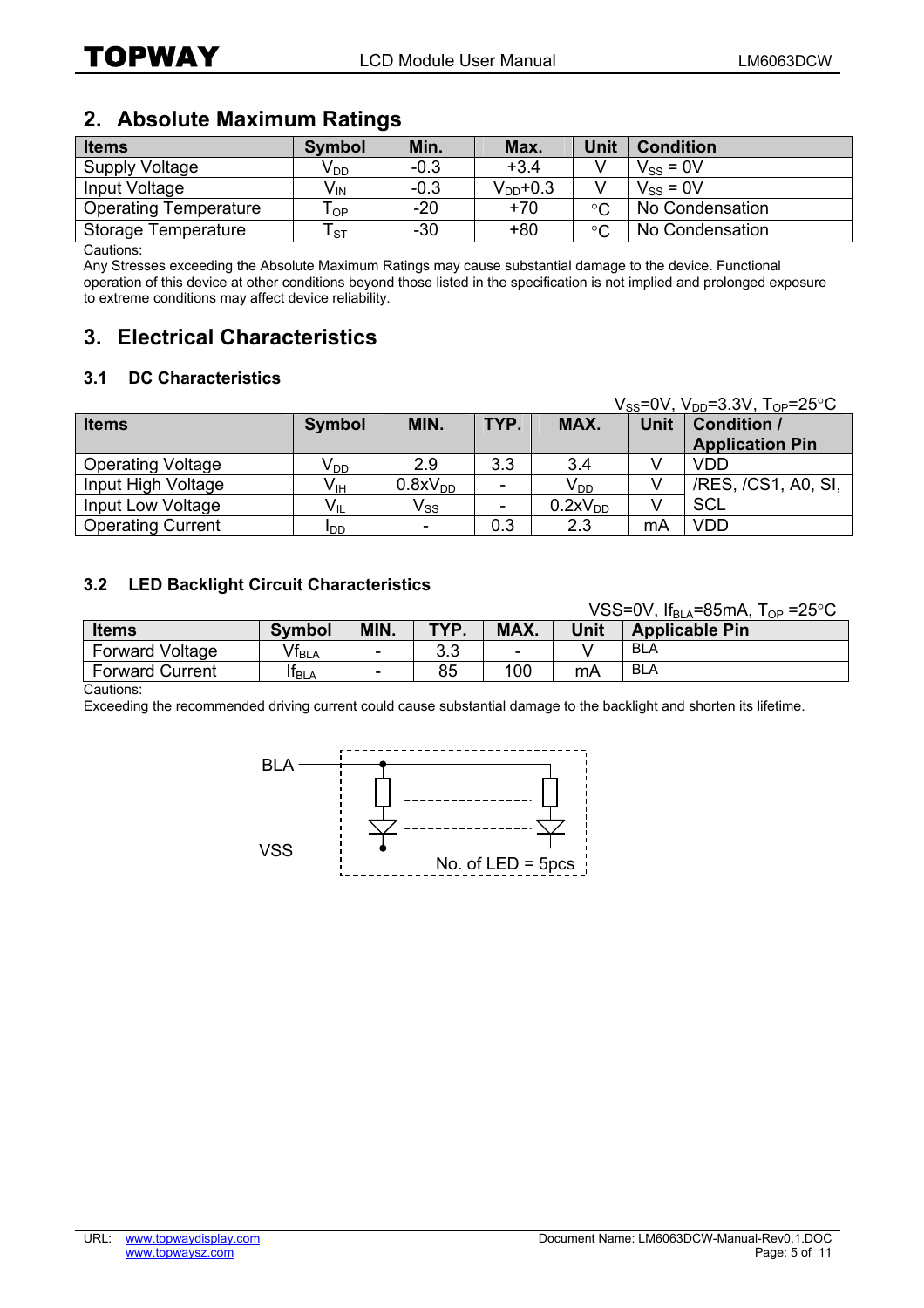#### **3.3 AC Characteristics**

#### **3.3.1 Serial Mode Interface**



|                            |               |      |                          | $V_{SS}$ =0V, $V_{DD}$ =3.0V, $T_{OP}$ =25°C |             |
|----------------------------|---------------|------|--------------------------|----------------------------------------------|-------------|
| Item                       | <b>Symbol</b> | MIN. | TYP.                     | MAX.                                         | <b>Unit</b> |
| <b>Serial Clock Period</b> | tscyc         | 125  |                          |                                              | ns          |
| Address setup time (A0)    | tsas          | 38   | ٠                        |                                              | ns          |
| Address hold time (A0)     | tsah          | 25   |                          |                                              | ns          |
| SCL "H" pulse width        | tshw          | 63   |                          |                                              | ns          |
| SCL "L" pulse width        | tslw          | 63   | $\overline{\phantom{0}}$ |                                              | ns          |
| Data setup time            | tsds          | 38   | ۰                        |                                              | ns          |
| Data hold time             | tsdh          | 25   | ٠                        |                                              | ns          |
| CS-SCL time                | tcss          | 38   |                          |                                              | ns          |
| CS-SCL time                | tcsh          | 75   |                          |                                              | ns          |

Note:

\*1. Input signal rise/fall time should be less than 15ns .

\*2. CL=100pF

\*3.All timing is using 20% and 80% of VDD as the reference.

#### **3.3.2 Reset Timing**



|                       |               |      | $\mathsf{V}_{\mathsf{SS}}$ =0V, | $V_{DD} = 3.0 V,$        | $T_{OP} = 25^{\circ}C$ |
|-----------------------|---------------|------|---------------------------------|--------------------------|------------------------|
| <b>Item</b>           | <b>Symbol</b> | MIN. | TYP.                            | MAX.                     | Unit                   |
| Reset time            | . .           | -    | -                               | っに<br>ے .                | us                     |
| Reset LOW pulse width | trw           | 2.5  | -                               | $\overline{\phantom{0}}$ | us                     |

Note:

\*1.All timing is using 20% and 80% of VDD as the reference.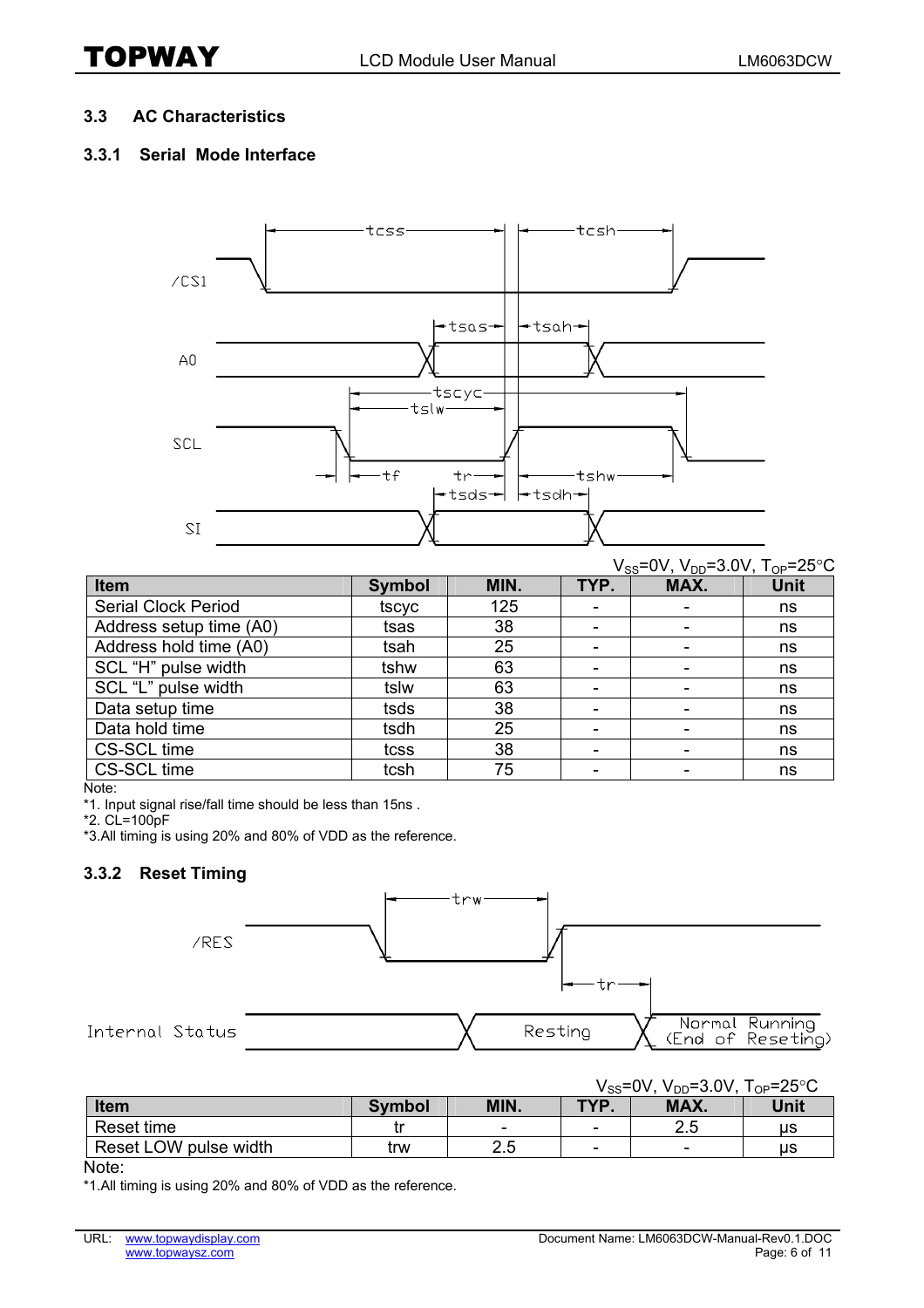## **4. Function specifications**

#### **4.1 The Serial Interface**

When the serial interface has been selected then when the chip is in active state the serial data input(SI) and the serial clock(SCL) can be received. The serial data is read from the serial data input pin in the rising edge of the serial clock . When "A0"="H", the data is display data, and when "A0"="L", the data is command.



#### **4.2 Basic Setting**

To drive the LCD module correctly and provide normally display, please use the following setting

- $ADC = 1$  (reverse)
- $-SHL$  select = 0 (normal)
- LCD Bias Select = 1/9
- Initial Display Line  $= 0$
- Entire Display ON/OFF = OFF (normal)
- Reverse Display ON/OFF = OFF (normal)
- Set Power Control Set: voltage follower = ON, voltage converter = ON, voltage regulator = ON Display ON/OFF = ON

Note:

\*1. These setting/commands should issue the LCD module while start up.

\*2. See the Display Commands section for details.

#### **4.3 Resetting the LCD module**

The LCD module should be initialized by using /RES terminal.

While turning on the VDD and VSS power supply, maintain /RES terminal at LOW level. After the power supply stabilized, release the reset terminal (/RES=HIGH)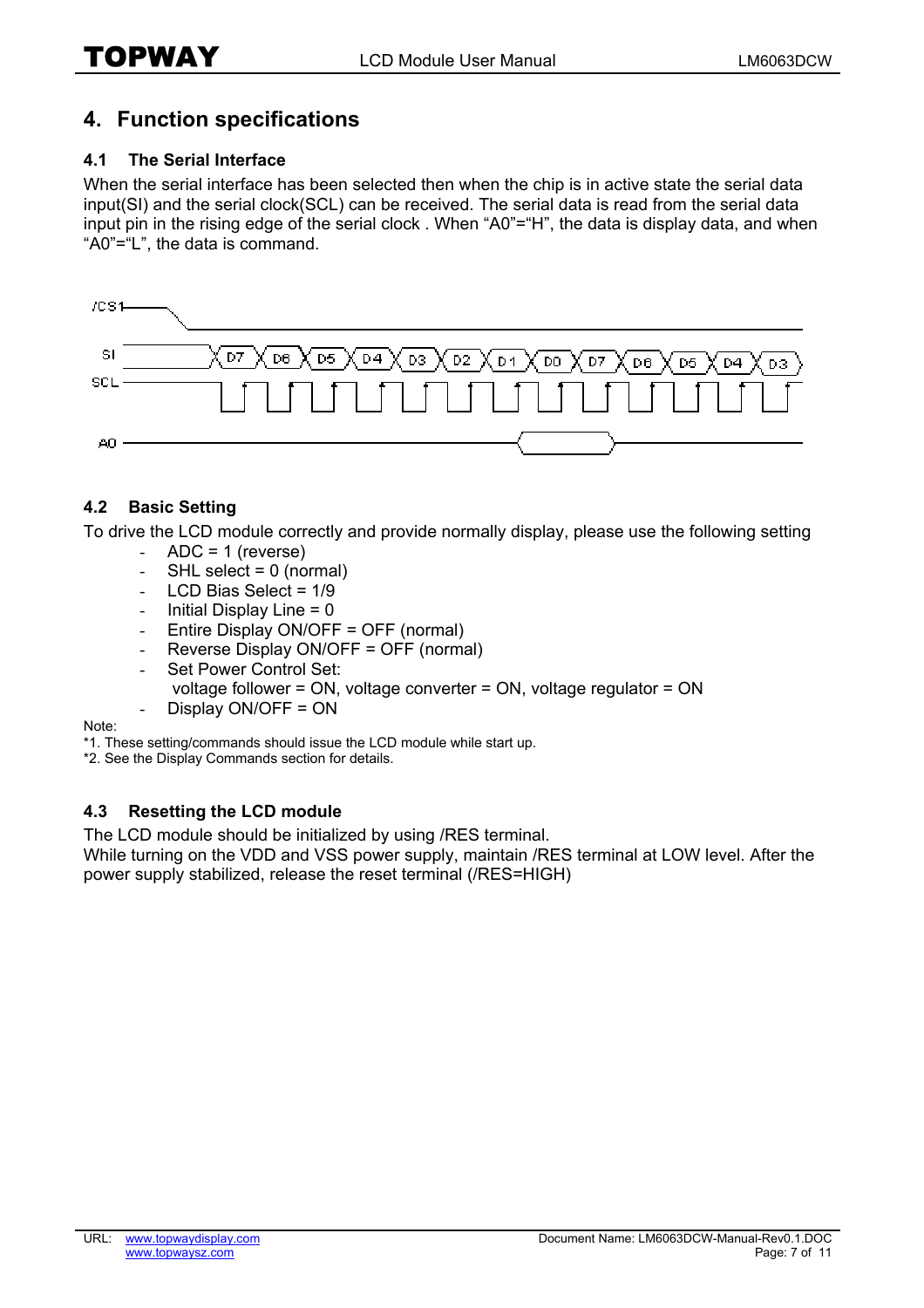#### **4.4 Display Memory Map**

| Page address            | data           |     | LCD Display (front view) |     |
|-------------------------|----------------|-----|--------------------------|-----|
|                         | D <sub>0</sub> |     |                          |     |
| $\Omega$                |                |     |                          |     |
|                         | D7             |     |                          |     |
| 1                       | D <sub>0</sub> |     |                          |     |
|                         |                |     |                          |     |
|                         | D7             |     |                          |     |
|                         | D <sub>0</sub> |     |                          |     |
| $\overline{2}$          |                |     |                          |     |
|                         | D7             |     |                          |     |
|                         | D <sub>0</sub> |     |                          |     |
| 3                       |                |     |                          |     |
|                         | D7             |     |                          |     |
|                         | D <sub>0</sub> |     | 128x64 pixels            |     |
| $\overline{\mathbf{4}}$ |                |     |                          |     |
|                         | D7             |     |                          |     |
|                         | D <sub>0</sub> |     |                          |     |
| 5                       |                |     |                          |     |
|                         | D7             |     |                          |     |
|                         | D <sub>0</sub> |     |                          |     |
| 6                       |                |     |                          |     |
|                         | D7             |     |                          |     |
|                         | D <sub>0</sub> |     |                          |     |
| 7                       |                |     |                          |     |
|                         | D7             |     |                          |     |
| <b>Column Address</b>   |                | 00h | →                        | 7Fh |

Note:

 $*1.$  ADC = 1 (reverse)

\*2. SHL Selection = 0 (normal)

\*3. Initial Display Line =  $0$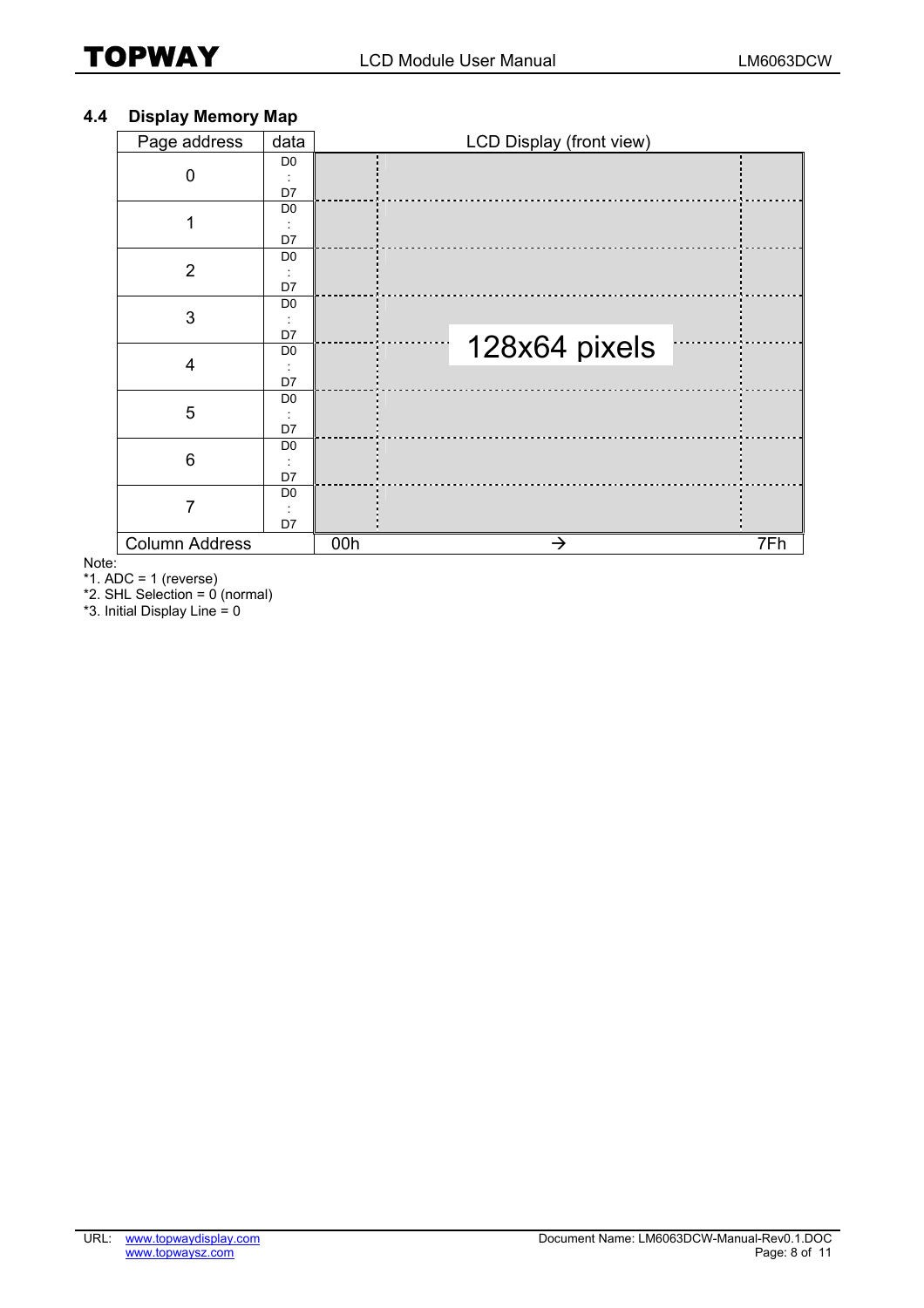#### **4.5 Display Commands**

|                |                                      | Code        |              |                |                |                                            |                |                   |              |              |                    |                         |                                                                                                                                                                             |
|----------------|--------------------------------------|-------------|--------------|----------------|----------------|--------------------------------------------|----------------|-------------------|--------------|--------------|--------------------|-------------------------|-----------------------------------------------------------------------------------------------------------------------------------------------------------------------------|
| No.            | <b>Instructions</b>                  |             |              |                |                |                                            |                |                   |              |              |                    | <u>ျော်ခြေးခြေးခြေး</u> | <b>Function</b>                                                                                                                                                             |
| 1              | Display ON/OFF                       | 0           | $\mathbf{1}$ | $\overline{0}$ | 1 <sup>1</sup> | $\mathbf 0$                                | 1.             | $\mathbf 0$       | 1            | $\mathbf{1}$ | $\mathbf 1$        | $\overline{S}$          | DON=0, display off<br>DON=1, display oin                                                                                                                                    |
| $\overline{2}$ | Display start line set               | 0           | 1            | $\overline{0}$ | $\mathbf 0$    | $\vert$ 1                                  |                | Display start     |              | address      |                    |                         | Sets the display RAM display start line<br>address                                                                                                                          |
| 3              | Set Page Address                     | 0           | $\vert$ 1    | $\overline{0}$ | 1              | $\mathsf 0$                                | $\mathbf{1}$   | $\overline{1}$    |              |              | Page<br>Address    |                         | Set the display RAM page address                                                                                                                                            |
| 4              | Set Column Address<br>(Upper-4-bits) | 0           | 1            | $\overline{0}$ | $\overline{0}$ | $\mathbf 0$                                | $\mathbf 0$    | $\overline{1}$    |              |              | Col. Add.<br>Upper |                         | Set the upper-4-bit of column address counter                                                                                                                               |
|                | Set Column Address<br>(Lower-4-bits) | 0           | 1            | $\mathsf{O}$   | $\overline{0}$ | $\mathbf 0$                                | $\mathbf 0$    | $\mathbf 0$       |              |              | Col. Add.<br>Lower |                         | Set the lower-4-bit of column address counter                                                                                                                               |
| 5              | <b>Read Status</b>                   | $\mathsf 0$ | $\mathbf 0$  | 1              |                | <b>Status</b>                              |                |                   | $\Omega$     | $\mathbf 0$  | $\overline{0}$     | $\Omega$                | Read the status data                                                                                                                                                        |
| 6              | Write Display Data                   | $\mathbf 1$ | 1            | $\overline{0}$ |                |                                            |                | <b>Write Data</b> |              |              |                    |                         | Write data into the display RAM                                                                                                                                             |
| 7              | Read Display Data                    | 1           | 0            | 1              |                |                                            |                | Read Data         |              |              |                    |                         | Read data form the display RAM                                                                                                                                              |
| 8              | <b>ADC Select</b>                    | 0           | $\mathbf 1$  | $\overline{0}$ |                | $1\vert 0$                                 | $\mathbf{1}$   | $\overline{0}$    | $\mathbf 0$  | $\pmb{0}$    |                    | $\frac{1}{2}$           | Sets the display RAM address SEG output<br>correspondence<br>ADC= 0,normal . ADC=1, reverse                                                                                 |
| 9              | Normal/Reverse Display               | 0           | $\mathbf{1}$ | $\overline{0}$ | 1 <sup>1</sup> | $\mathbf 0$                                | $\mathbf{1}$   | $\overline{0}$    | $\mathbf 0$  | 1            | 1                  | ΓŅ<br>で                 | REV=0, Normal display<br>REV=1, Reverse display                                                                                                                             |
| 10             | Entire Display ON/OFF                | $\Omega$    | 1            | οl             | 1              | $\mathbf{0}$                               | $\mathbf{1}$   | $\overline{0}$    | $\mathbf 0$  | $\mathbf 1$  | 0                  | <b>MOR</b>              | EON=0, Normal display<br>EON=1, Entire display ON                                                                                                                           |
| 11             | Set LCD Bias                         | 0           | $\mathbf{1}$ | $\overline{0}$ | 1              | $\mathbf 0$                                | $\mathbf{1}$   | $\overline{0}$    | $\mathbf 0$  | $\mathbf 0$  |                    | $\frac{1}{\sqrt{5}}$    | Set the LCD driving voltage bias<br>BIAS=0, 1/9 BIAS<br>BIAS=1, 1/7 BIAS                                                                                                    |
| 12             | Set Read-Modify-Write                | 0           | 11           |                |                | $0$ 1 1                                    | 1 <sup>1</sup> |                   | 0 0          | 0            |                    | 0 0                     | Enter the "Read-Modify-Write" mode<br>column address counter will increase in each<br>"Write Display Data",<br>and will not increase in each "Read Display<br>Data command" |
| 13             | Reset Read-Modify-Write              | $\pmb{0}$   | 1            | Ο              | $\mathbf{1}$   | $\vert$ 1                                  | $\mathbf{1}$   | $\pmb{0}$         | $\mathbf{1}$ | 1            | $\mathbf{1}$       | $\mathbf{0}$            | Clear the "Read-Modify-Write" mode                                                                                                                                          |
| 14             | Reset                                | 0           | $\mathbf{1}$ | ᠗              |                | $1\vert 1$                                 | $\mathbf{1}$   | $\mathbf 0$       | $\mathbf 0$  | $\pmb{0}$    | $\mathbf{1}$       | $\mathbf 0$             | Resets the LCD module                                                                                                                                                       |
| 15             | <b>SHL Select</b>                    | $\circ$     |              |                |                | 1 0 1 1 0 0 $\left  \frac{1}{5} \right $ * |                |                   |              |              |                    | $\star$ $\star$         | Set the COM scanning direction<br>SHL=0, Normal display<br>SHL=1, Flipped in y direction<br>* = don't care terms                                                            |
| 16             | <b>Power Control Set</b>             | 0           | 11           |                |                | 0 0 0                                      |                | 1011              |              |              |                    | $\frac{1}{2}$           | Set the power circuit operation mode<br>VF: LCD Supply Voltage Follower<br>VR: LCD Supply Voltage Regulator<br>VC: LCD Supply Voltage Converter<br>$(1=ON, 0=OFF)$          |
| 17             | <b>Regulator Resistor Select</b>     | $\mathbf 0$ | $\vert$ 1    | $\overline{0}$ | $\overline{0}$ | $\mathbf 0$                                | $\overline{1}$ | $\overline{0}$    | $\mathbf 0$  |              | Radio<br>setting   |                         | Set the built-in resistor ratio (Rb/Ra)                                                                                                                                     |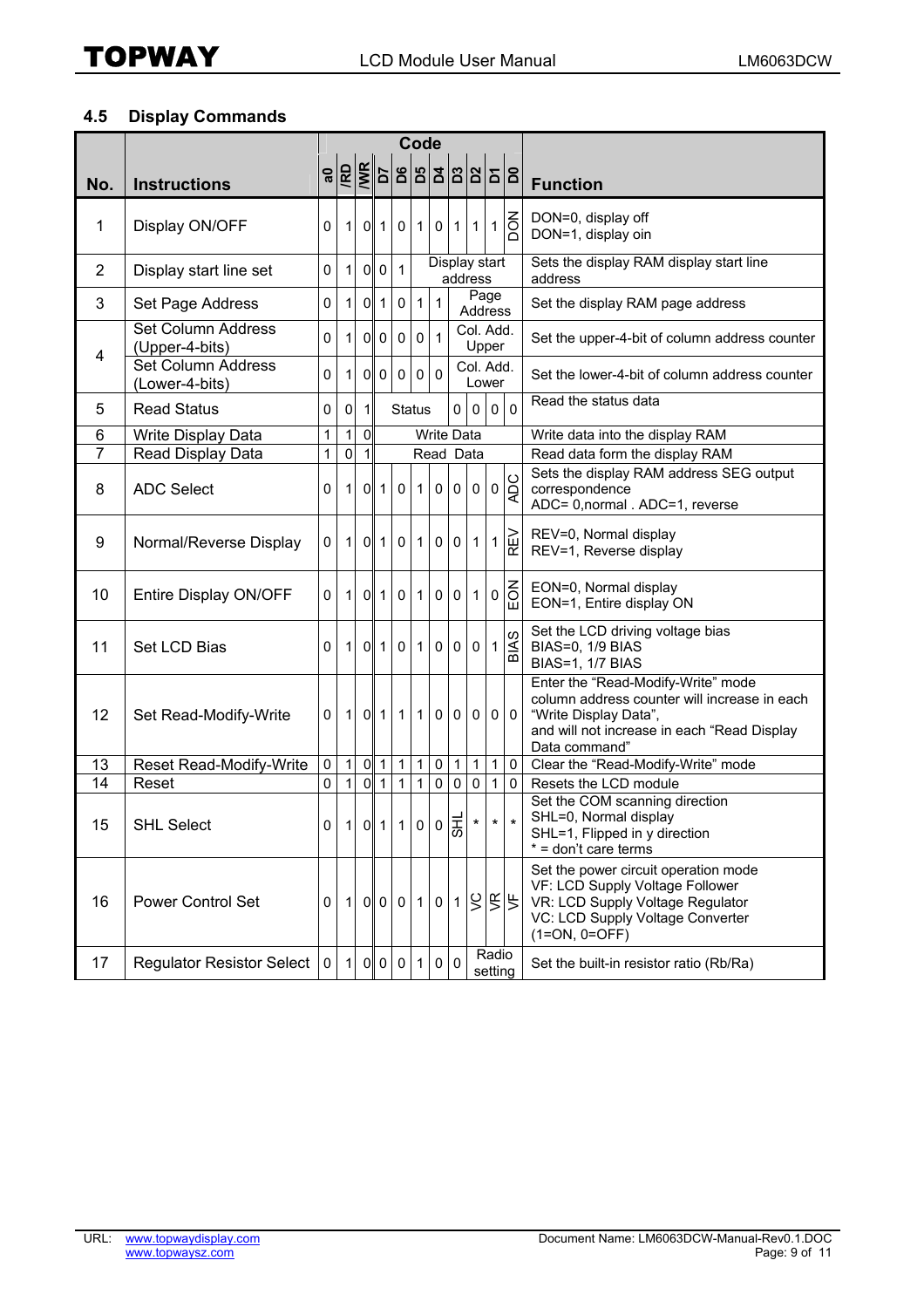#### **4.6 Display Commands (continue)**

|     |                                   | Code     |  |          |                        |                |  |                             |  |              |  |                |                                                            |
|-----|-----------------------------------|----------|--|----------|------------------------|----------------|--|-----------------------------|--|--------------|--|----------------|------------------------------------------------------------|
| No. | <b>Instructions</b>               |          |  |          |                        |                |  |                             |  |              |  |                | <b>Function</b>                                            |
| 18  | Electronic volume mode set 0      |          |  | 0        |                        | $\overline{0}$ |  |                             |  | 0 0 0 0      |  | 011            | Set reference voltage mode                                 |
|     | Electronic volume register<br>set | 0        |  | $\Omega$ | $\star$ 1              | $\star$        |  | Electronic<br>Control value |  |              |  |                | Set reference voltage register<br>(Display contrast value) |
| 19  |                                   | 0        |  | 0        |                        | 0              |  |                             |  |              |  | 0 <sup>1</sup> | Sleep Mode (2 byte command)                                |
|     | Sleep Mode Set                    | $\Omega$ |  |          | 0 0 0 0 0 0 0 0        |                |  |                             |  |              |  |                | S=0, sleep mode<br>S=1, normal mode                        |
|     | <b>Booster Ratio Set</b>          | 0        |  | $\Omega$ |                        |                |  |                             |  | $\mathbf{0}$ |  | 0 <sub>0</sub> | Booster Ratio (2 byte command)                             |
| 20  |                                   | 0        |  |          | $0 0 0 0 0 0 0 $ Ratio |                |  |                             |  |              |  |                | Ratio=00, 2x, 3x, 4x<br>Ratio=01, 5x<br>Ratio=11, 6x       |
| 21  | <b>NOP</b>                        | 0        |  |          |                        |                |  |                             |  |              |  |                | Non-operation command                                      |

Note: \*1. Do not use any other command not listed, or the system malfunction may result.

\*2. For the details of the Display Commands, please refer to ST7565R data sheet.

#### **4.6.1 Power off the LCD Module**

It recommends that enter Sleep Mode before power off the LCD module.

#### **4.6.2 Refreshing The LCD Module**

It recommends that the operating modes and display contents be refreshed periodically to prevent the effect of unexpected noise.